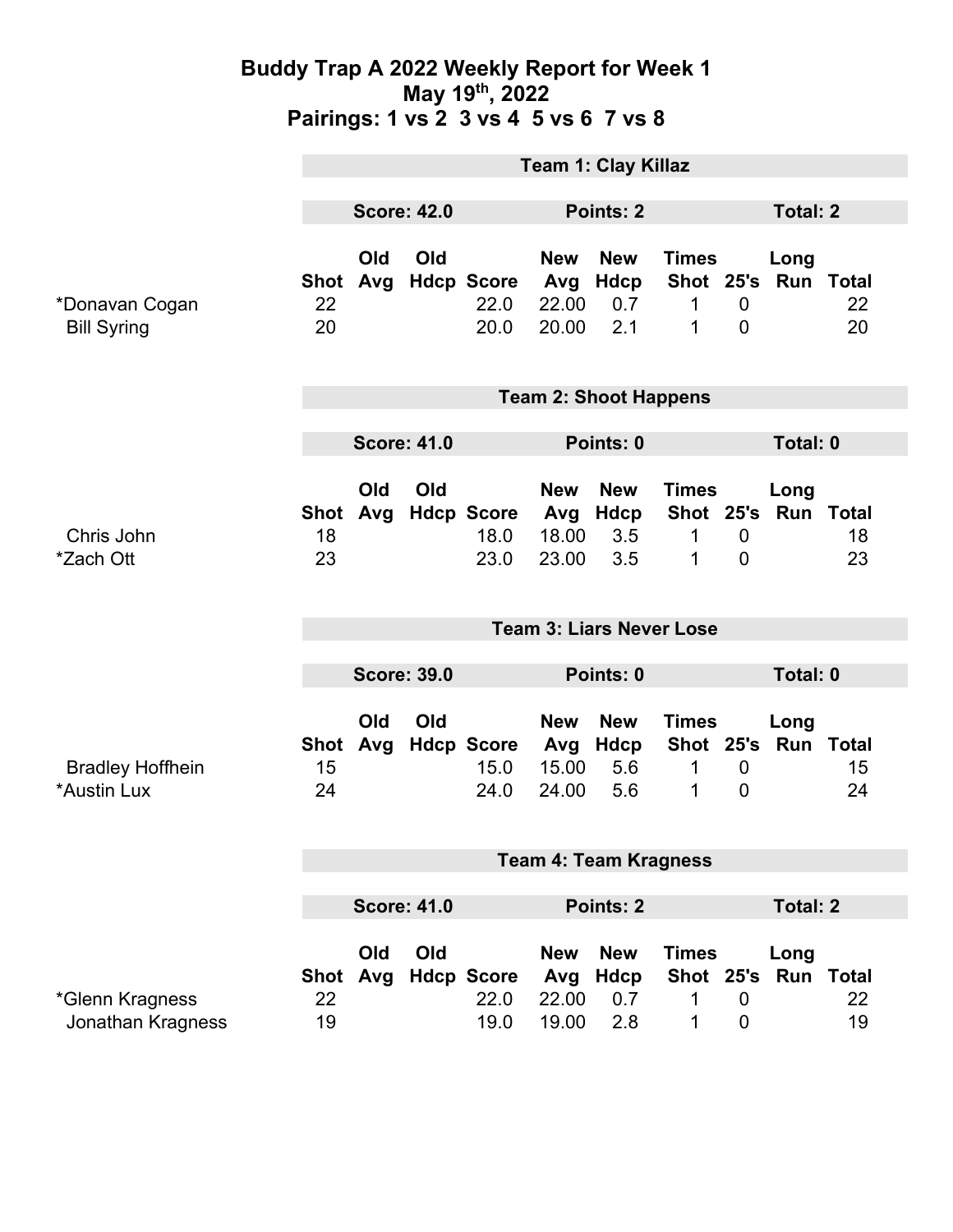### **Buddy Trap A 2022 Weekly Report for Week 1 May 19th, 2022 Pairings: 1 vs 2 3 vs 4 5 vs 6 7 vs 8**

|                                              | <b>Team 5: Sherfwoof LLC</b> |            |     |                                   |                                     |                                         |                                                          |                                  |                         |                          |  |
|----------------------------------------------|------------------------------|------------|-----|-----------------------------------|-------------------------------------|-----------------------------------------|----------------------------------------------------------|----------------------------------|-------------------------|--------------------------|--|
|                                              | <b>Score: 40.0</b>           |            |     |                                   | <b>Points: 1</b>                    |                                         |                                                          | Total: 1                         |                         |                          |  |
| *Brandon Peterson<br><b>Natalie Peterson</b> | Shot Avg<br>23<br>17         | Old        | Old | <b>Hdcp Score</b><br>23.0<br>17.0 | <b>New</b><br>Avg<br>23.00<br>17.00 | <b>New</b><br><b>Hdcp</b><br>2.8<br>4.2 | <b>Times</b><br>Shot 25's Run Total<br>$\mathbf{1}$<br>1 | $\overline{0}$<br>$\overline{0}$ | Long                    | 23<br>17                 |  |
|                                              | Team 6: Hidin from Biden     |            |     |                                   |                                     |                                         |                                                          |                                  |                         |                          |  |
|                                              | <b>Score: 40.0</b>           |            |     |                                   | Points: 1                           |                                         |                                                          |                                  | Total: 1                |                          |  |
| Armando Lorenzi<br>*Dominic Lorenzi          | <b>Shot</b><br>15<br>25      | Old<br>Avg | Old | <b>Hdcp Score</b><br>15.0<br>25.0 | <b>New</b><br>Avg<br>15.00<br>25.00 | <b>New</b><br>Hdcp<br>5.6<br>5.6        | <b>Times</b><br>Shot 25's<br>$\mathbf{1}$<br>1           | $\boldsymbol{0}$<br>$\mathbf 1$  | Long<br>Run Total<br>25 | 15<br>25                 |  |
|                                              | <b>Team 7: Double Taps</b>   |            |     |                                   |                                     |                                         |                                                          |                                  |                         |                          |  |
|                                              | <b>Score: 41.0</b>           |            |     |                                   | Points: 2                           |                                         |                                                          |                                  | <b>Total: 2</b>         |                          |  |
| Dan Meyer<br>*Justin Mrugala                 | <b>Shot</b><br>25<br>16      | Old<br>Avg | Old | <b>Hdcp Score</b><br>25.0<br>16.0 | <b>New</b><br>Avg<br>25.00<br>16.00 | <b>New</b><br><b>Hdcp</b><br>5.6<br>4.9 | <b>Times</b><br>Shot 25's<br>1<br>1                      | $\mathbf 1$<br>$\overline{0}$    | Long<br>Run<br>25       | <b>Total</b><br>25<br>16 |  |
|                                              | Team 8: League average       |            |     |                                   |                                     |                                         |                                                          |                                  |                         |                          |  |
|                                              | <b>Score: 40.6</b>           |            |     |                                   | Points: 0                           |                                         |                                                          | Total: 0                         |                         |                          |  |
|                                              | Shot Avg                     | Old        | Old | <b>Hdcp Score</b>                 | <b>New</b><br>Avg                   | <b>New</b><br>Hdcp                      | <b>Times</b><br>Shot 25's Run Total<br>$\mathbf 0$       | $\mathbf 0$                      | Long                    | 0                        |  |

Super Shooters: Dominic Lorenzi 25 Dan Meyer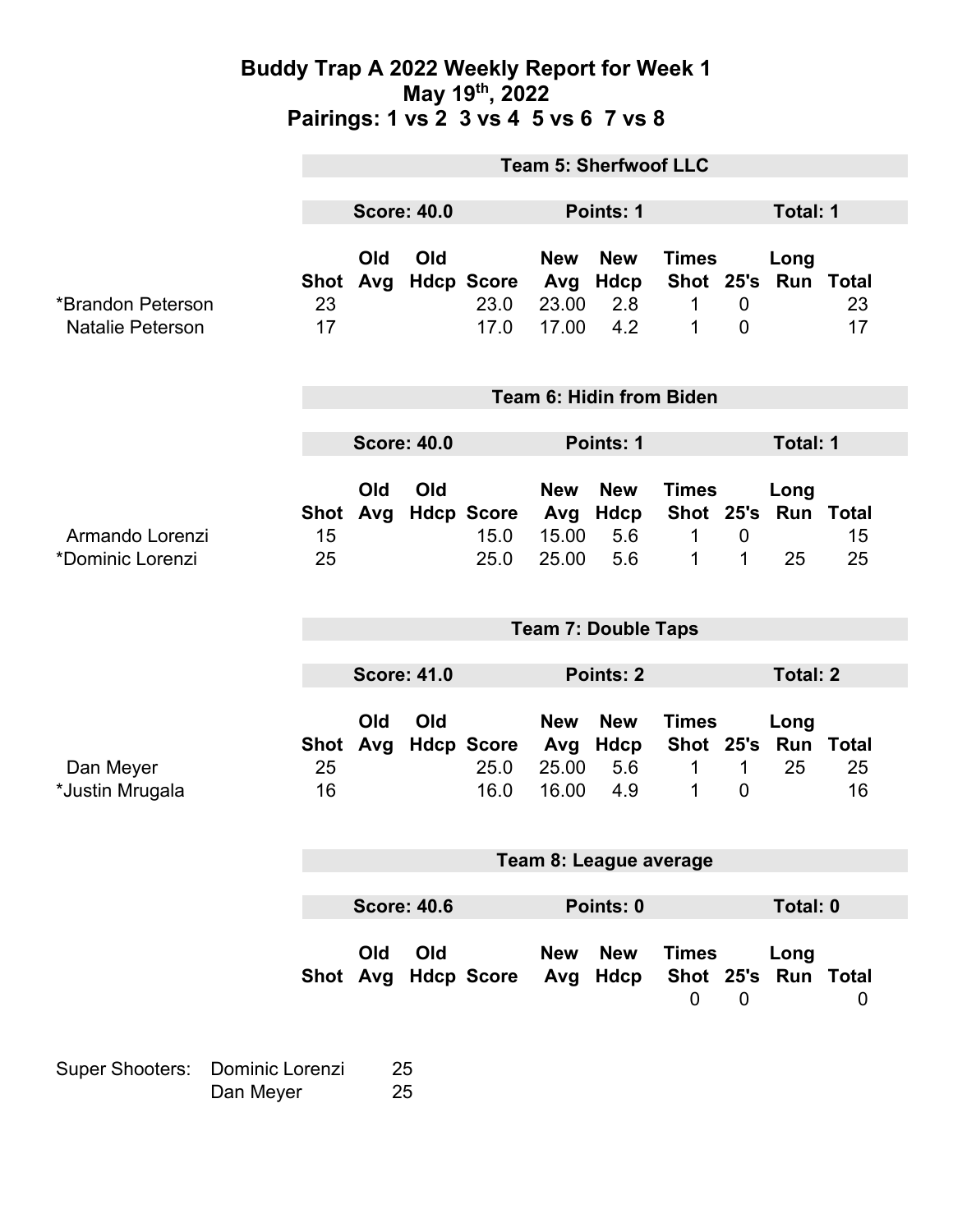## **Buddy Trap A 2022 Weekly Report for Week 1 May 19th, 2022 Pairings: 1 vs 2 3 vs 4 5 vs 6 7 vs 8**

# **Buddy Trap A 2022 Team Standings through week 1**

| Team 7 | <b>Double Taps</b>      | 2.0 |
|--------|-------------------------|-----|
| Team 4 | <b>Team Kragness</b>    | 2.0 |
| Team 1 | <b>Clay Killaz</b>      | 2.0 |
| Team 6 | <b>Hidin from Biden</b> | 1.0 |
| Team 5 | <b>Sherfwoof LLC</b>    | 1.0 |
| Team 8 | League average          | 0.0 |
| Team 3 | <b>Liars Never Lose</b> | 0.0 |
| Team 2 | <b>Shoot Happens</b>    | 0.0 |